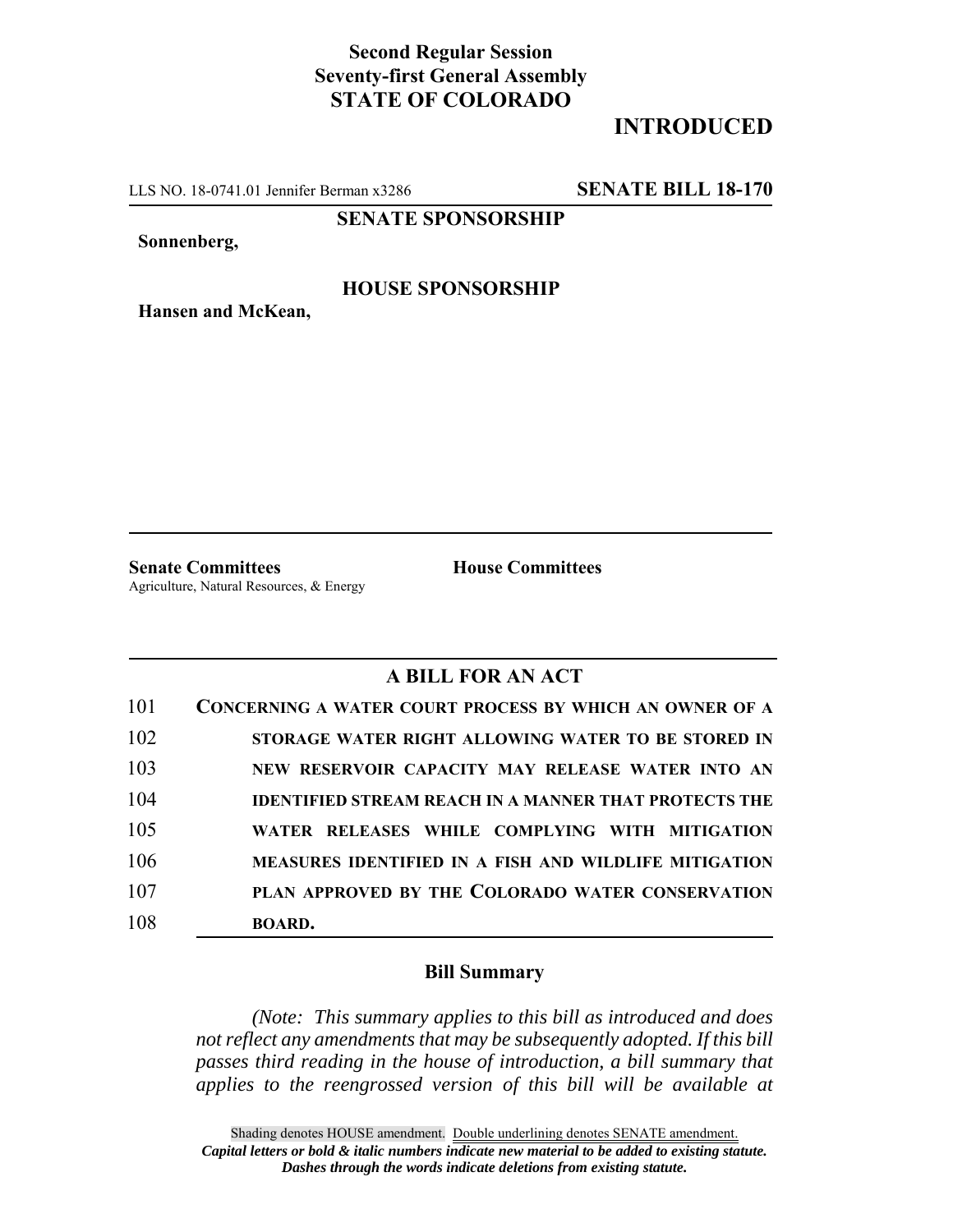### *http://leg.colorado.gov.)*

Current law requires an applicant for a water diversion, delivery, or storage facility that requires an application for a permit, license, or other approval from the United States to submit for approval a proposal to the Colorado water conservation board (board), parks and wildlife commission, and the division of parks and wildlife for a fish and wildlife mitigation plan (mitigation plan), which mitigation plan, when approved, is communicated to each federal, state, or other governmental agency from the which the applicant must obtain a permit, license, or other approval.

The bill establishes a water court process by which an owner of a water storage right allowing water to be stored in a newly constructed reservoir or an enlarged existing reservoir may comply with the mitigation measures identified in a mitigation plan by contracting with the board to dedicate to the board, pursuant to a water court decree, an amount of water for release into, and protection from diversion and use through, a qualifying stream reach to avoid, minimize, or mitigate the probable impacts that the newly constructed or expanded reservoir has on fish and wildlife resources.

<sup>1</sup> *Be it enacted by the General Assembly of the State of Colorado:* 2 **SECTION 1.** In Colorado Revised Statutes, 37-92-102, **add** (8) 3 as follows: 4 **37-92-102. Legislative declaration - basic tenets of Colorado** 5 **water law.** (8) **Reservoir releases for fish and wildlife mitigation -** 6 **definitions.** (a) THE GENERAL ASSEMBLY HEREBY FINDS, DETERMINES, 7 AND DECLARES THAT: 8 (I) ALLOWING THE OWNER OF A WATER STORAGE RIGHT THAT 9 ALLOWS WATER TO BE STORED IN NEW RESERVOIR CAPACITY TO CONTRACT 10 WITH THE BOARD TO DEDICATE TO THE BOARD WATER STORED UNDER THE 11 WATER STORAGE RIGHT FOR RELEASE FROM THE NEW RESERVOIR 12 CAPACITY TO REASONABLY AVOID, MINIMIZE, OR MITIGATE IMPACTS OF 13 THE NEW RESERVOIR CAPACITY ON FISH AND WILDLIFE RESOURCES WITHIN 14 AN IDENTIFIED STREAM REACH MAY ENABLE THE OWNER OF THE WATER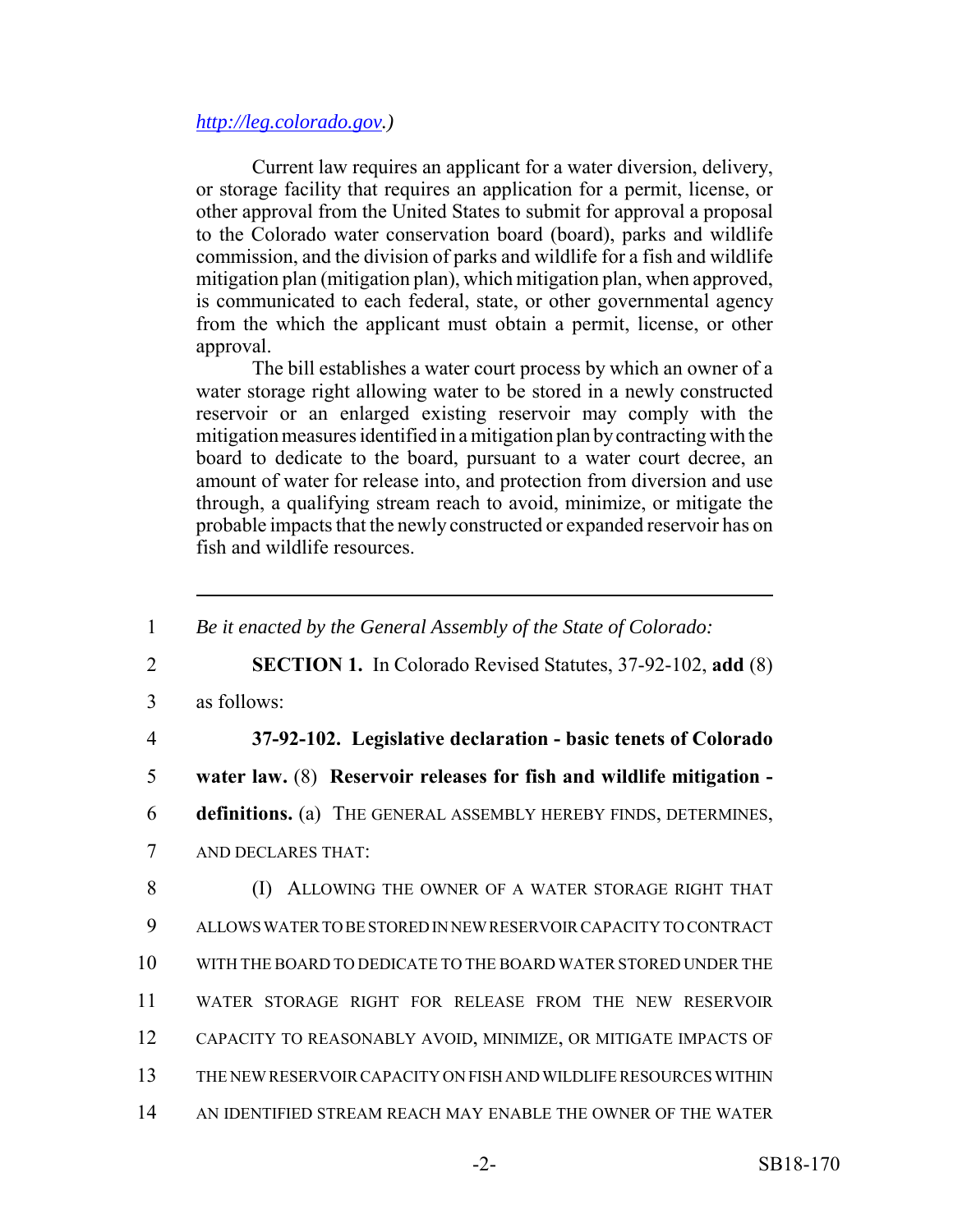STORAGE RIGHT TO COMPLY WITH MITIGATION MEASURES IDENTIFIED IN A FISH AND WILDLIFE MITIGATION PLAN APPROVED UNDER SECTION 37-60-122.2;

 (II) ACCORDINGLY, FOR THE LIMITED PURPOSE OF PROVIDING ADDITIONAL METHODS TO COMPLY WITH A FISH AND WILDLIFE MITIGATION PLAN APPROVED UNDER SECTION 37-60-122.2, IT IS APPROPRIATE TO CREATE A WATER COURT PROCESS TO ALLOW THE OWNER OF A WATER STORAGE RIGHT THAT ALLOWS WATER TO BE STORED IN NEW RESERVOIR CAPACITY, A PORTION OF WHICH WATER WILL THEN BE DEDICATED TO THE BOARD, TO:

 (A) OBTAIN PROTECTION FOR WATER TO BE RELEASED FROM THE NEW RESERVOIR CAPACITY, UP TO THE AMOUNT OF WATER THAT IS APPROPRIATE FOR STREAM FLOWS TO PRESERVE OR IMPROVE THE NATURAL ENVIRONMENT TO A REASONABLE DEGREE WITHIN THE QUALIFYING STREAM REACH; AND

 (B) MAINTAIN DOMINION AND CONTROL OVER THE RELEASED WATER THROUGH A QUALIFYING STREAM REACH;

 (III) THE RELEASED WATER SUBJECT TO A PROTECTED MITIGATION RELEASE AUTHORIZED UNDER THIS SUBSECTION (8) MUST BE REDIVERTED AT OR BELOW THE DOWNSTREAM TERMINATION POINT OF THE QUALIFYING 21 STREAM REACH, EITHER DIRECTLY AT A SURFACE POINT OF DIVERSION OR 22 BY A DECREED EXCHANGE AS PERMITTED IN THIS SUBSECTION (8) FOR USE BY AN OWNER FOR THE DECREED BENEFICIAL USES OF THAT WATER STORAGE RIGHT;

 (IV) EXCEPT AS OTHERWISE PROVIDED IN THIS SUBSECTION (8), THE CONTRACTUAL DEDICATION TO THE BOARD MUST COMPLY WITH THE PROCEDURES AND PROTECTIONS FOR OTHER WATER RIGHTS SPECIFIED IN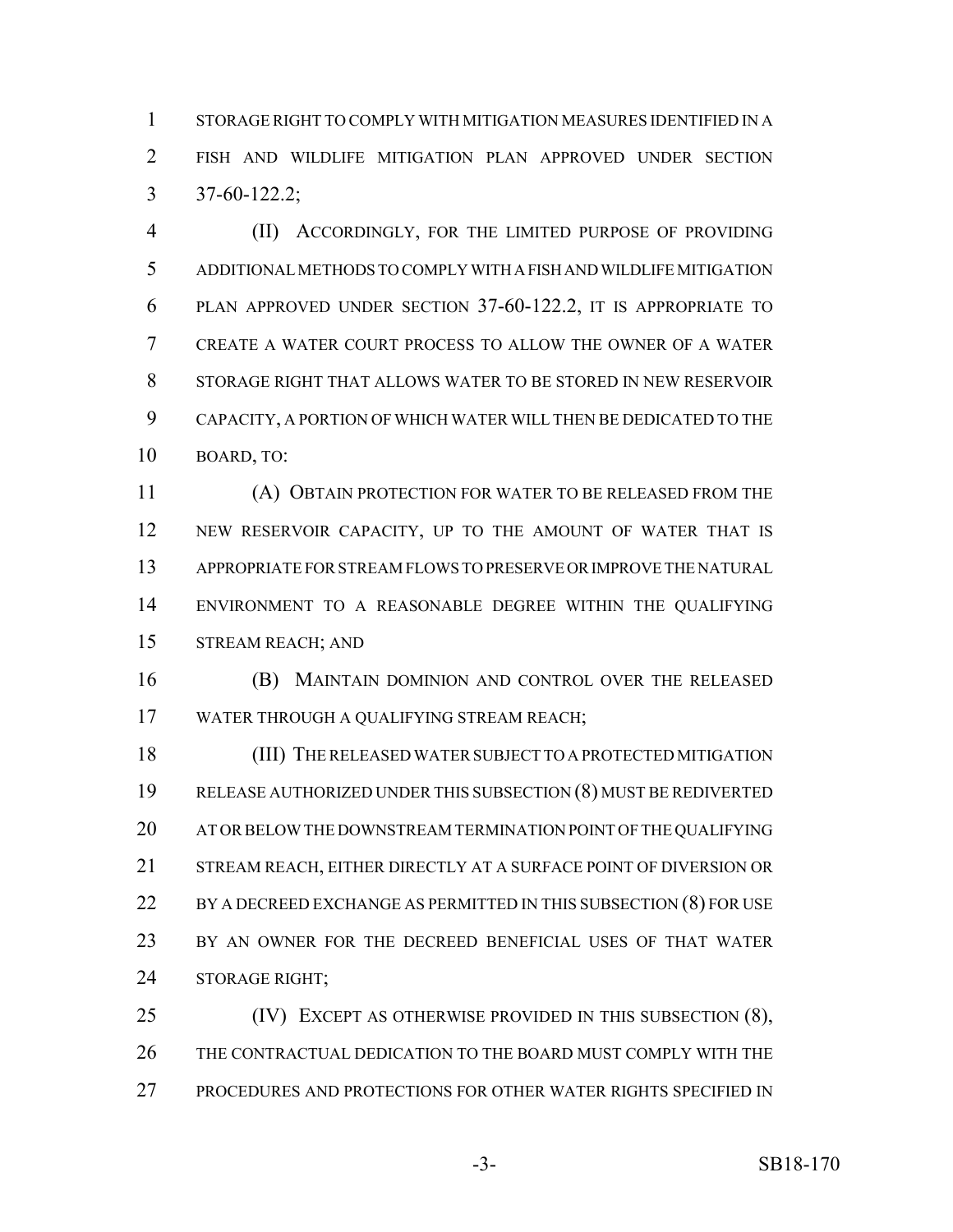1 SUBSECTION (3) OF THIS SECTION;

 (V) THE WATER COURT PROCESS AND RESULTING DECREE MUST ENSURE THAT:

 (A) PROTECTED MITIGATION RELEASES DO NOT EXPAND THE WATER STORAGE RIGHT THAT IS TO PROVIDE THE WATER FOR THE PROTECTED MITIGATION RELEASES OR INJURE OTHER WATER RIGHTS;

 (B) THE PROTECTED MITIGATION RELEASES WILL BE PROTECTED THROUGH THE QUALIFYING STREAM REACH UP TO THE AMOUNT OF WATER THAT IS APPROPRIATE FOR STREAM FLOWS TO PRESERVE OR IMPROVE THE NATURAL ENVIRONMENT TO A REASONABLE DEGREE WITHIN THE QUALIFYING STREAM REACH; AND

 (C) DIVERSIONS OF THE PROTECTED MITIGATION RELEASES WITHIN THE QUALIFYING STREAM REACH BY EXCHANGES, SUBSTITUTION PLANS, AUGMENTATION PLANS, OR OTHER MEANS THAT CAUSE A REDUCTION IN THE PROTECTED MITIGATION RELEASES WITHIN THE QUALIFYING STREAM REACH, OTHER THAN REDUCTIONS CAUSED BY EVAPORATION, TRANSPORTATION, AND OTHER LOSSES, WILL BE PREVENTED; AND

18 (VI) THROUGH THE DEDICATION OF THE PROTECTED MITIGATION RELEASES TO THE BOARD UNDER THE PROCEDURES SET FORTH IN 20 SUBSECTION (3) OF THIS SECTION, EXCEPT AS OTHERWISE PROVIDED IN THIS SUBSECTION (8), AND THROUGH THE WATER COURT DECREE 22 APPROVING THE PROTECTED MITIGATION RELEASES, THE PROTECTED MITIGATION RELEASES WILL SERVE A SECONDARY INSTREAM BENEFICIAL USE, SPECIFICALLY THE PRESERVATION OR IMPROVEMENT OF THE NATURAL ENVIRONMENT TO A REASONABLE DEGREE WITHIN THE QUALIFYING STREAM REACH.

27 (b) AS USED IN THIS SUBSECTION (8):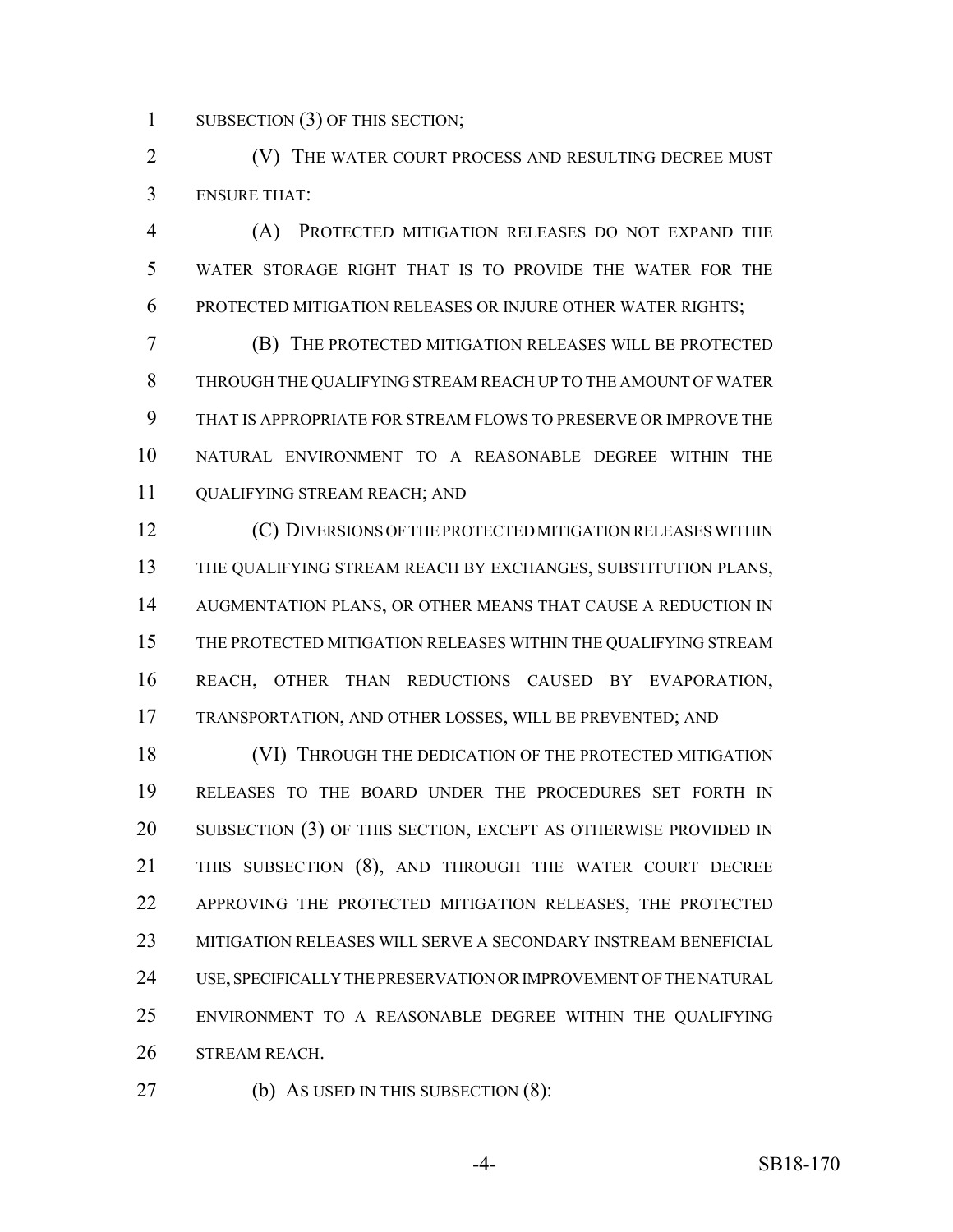(I) "BOARD" MEANS THE COLORADO WATER CONSERVATION 2 BOARD CREATED IN SECTION 37-60-102.

(II) "MITIGATION RELEASE" MEANS:

 (A) THE RELEASE OF WATER FROM A WATER STORAGE RIGHT STORED IN NEW RESERVOIR CAPACITY INTO A QUALIFYING STREAM REACH TO REASONABLY AVOID, MINIMIZE, OR MITIGATE THE IMPACTS OF THE NEW RESERVOIR CAPACITY ON FISH AND WILDLIFE RESOURCES WITHIN THE 8 OUALIFYING STREAM REACH IN ACCORDANCE WITH A FISH AND WILDLIFE MITIGATION PLAN APPROVED UNDER SECTION 37-60-122.2; AND

 (B) THE REDIVERSION OF THE RELEASED WATER AT OR BELOW THE 11 DOWNSTREAM TERMINATION POINT OF THE QUALIFYING STREAM REACH, EITHER DIRECTLY AT A SURFACE POINT OF DIVERSION OR BY A DECREED IN-PRIORITY EXCHANGE TO AN EXCHANGE-TO POINT IDENTIFIED IN THE DECREED IN-PRIORITY EXCHANGE THAT IS OUTSIDE OF THE QUALIFYING 15 STREAM REACH, FOR USE BY AN OWNER FOR THE DECREED BENEFICIAL USES OF THAT WATER STORAGE RIGHT.

 (III) "NEW RESERVOIR CAPACITY" MEANS ADDITIONAL WATER STORAGE CAPACITY RESULTING FROM THE CONSTRUCTION OF A NEW RESERVOIR OR A PHYSICAL ENLARGEMENT OF AN EXISTING RESERVOIR IF THE CONSTRUCTION OR PHYSICAL ENLARGEMENT IS COMPLETED ON OR 21 AFTER THE EFFECTIVE DATE OF THIS SUBSECTION (8).

**(IV)** "OWNER" MEANS THE PERSON THAT OWNS THE WATER STORAGE RIGHT THAT IS TO PROVIDE THE WATER FOR A PROTECTED MITIGATION RELEASE, AND, IN THE CASE OF A WATER STORAGE RIGHT OWNED BY A WATER CONSERVANCY DISTRICT, WATER CONSERVATION DISTRICT, MUNICIPALITY, SPECIAL DISTRICT, OR MUTUAL DITCH COMPANY, INCLUDES THE RESIDENTS, ALLOTTEES, MEMBERS, CUSTOMERS,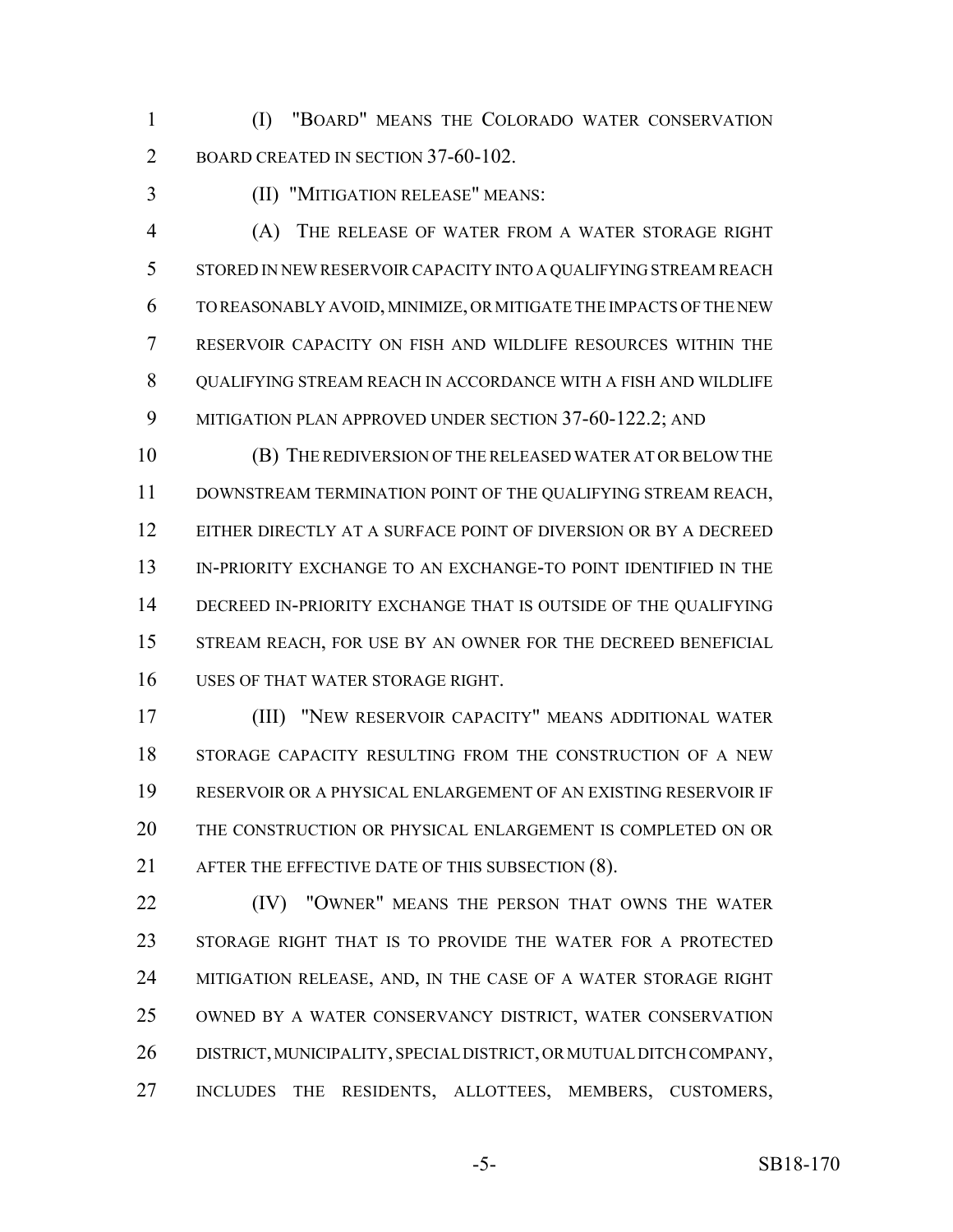SHAREHOLDERS, OR MEMBER DITCH COMPANIES OF THAT ENTITY; AND, IN THE CASE OF A WATER STORAGE RIGHT OWNED BY AN IRRIGATION DISTRICT, INCLUDES THE LANDOWNERS WITHIN THE DISTRICT.

 (V) "PROTECTED MITIGATION RELEASE" MEANS THE AMOUNT OF WATER TO BE RELEASED FOR A MITIGATION RELEASE THAT:

 (A) THE BOARD DETERMINES IS APPROPRIATE FOR STREAM FLOWS TO PRESERVE OR IMPROVE THE NATURAL ENVIRONMENT TO A REASONABLE DEGREE WITHIN AN IDENTIFIED QUALIFYING STREAM REACH;

 (B) IS APPROVED BY A WATER COURT DECREE PURSUANT TO THIS SUBSECTION (8); AND

 (C) IS PROTECTED FROM DIVERSION, EXCHANGE, OR USE BY HOLDERS OF CONDITIONAL OR VESTED WATER RIGHTS OR OTHER PERSONS THAT CAUSE A REDUCTION IN THE PROTECTED MITIGATION RELEASE AT ANY LOCATION WITHIN THE QUALIFYING STREAM REACH, OTHER THAN ANY REDUCTIONS CAUSED BY EVAPORATION, TRANSPORTATION, AND OTHER LOSSES.

 (VI) "QUALIFYING STREAM REACH" MEANS ALL OR A PORTION OF A NATURAL STREAM OF THE STATE THAT IS IDENTIFIED IN A FISH AND WILDLIFE MITIGATION PLAN APPROVED UNDER SECTION 37-60-122.2 AND WITHIN WHICH THE BOARD DETERMINES, AND THE WATER COURT DECREE APPROVES IN ACCORDANCE WITH THIS SUBSECTION (8), THAT WATER FROM A PROTECTED MITIGATION RELEASE IS APPROPRIATE FOR STREAM FLOWS TO PRESERVE OR IMPROVE THE NATURAL ENVIRONMENT TO A REASONABLE DEGREE. A QUALIFYING STREAM REACH MUST BE IDENTIFIED BY AN UPSTREAM POINT AT WHICH THE PROTECTED MITIGATION RELEASE ENTERS THE NATURAL STREAM AND A DOWNSTREAM TERMINATION POINT.

(VII) "SURFACE POINT OF DIVERSION" MEANS A STRUCTURE THAT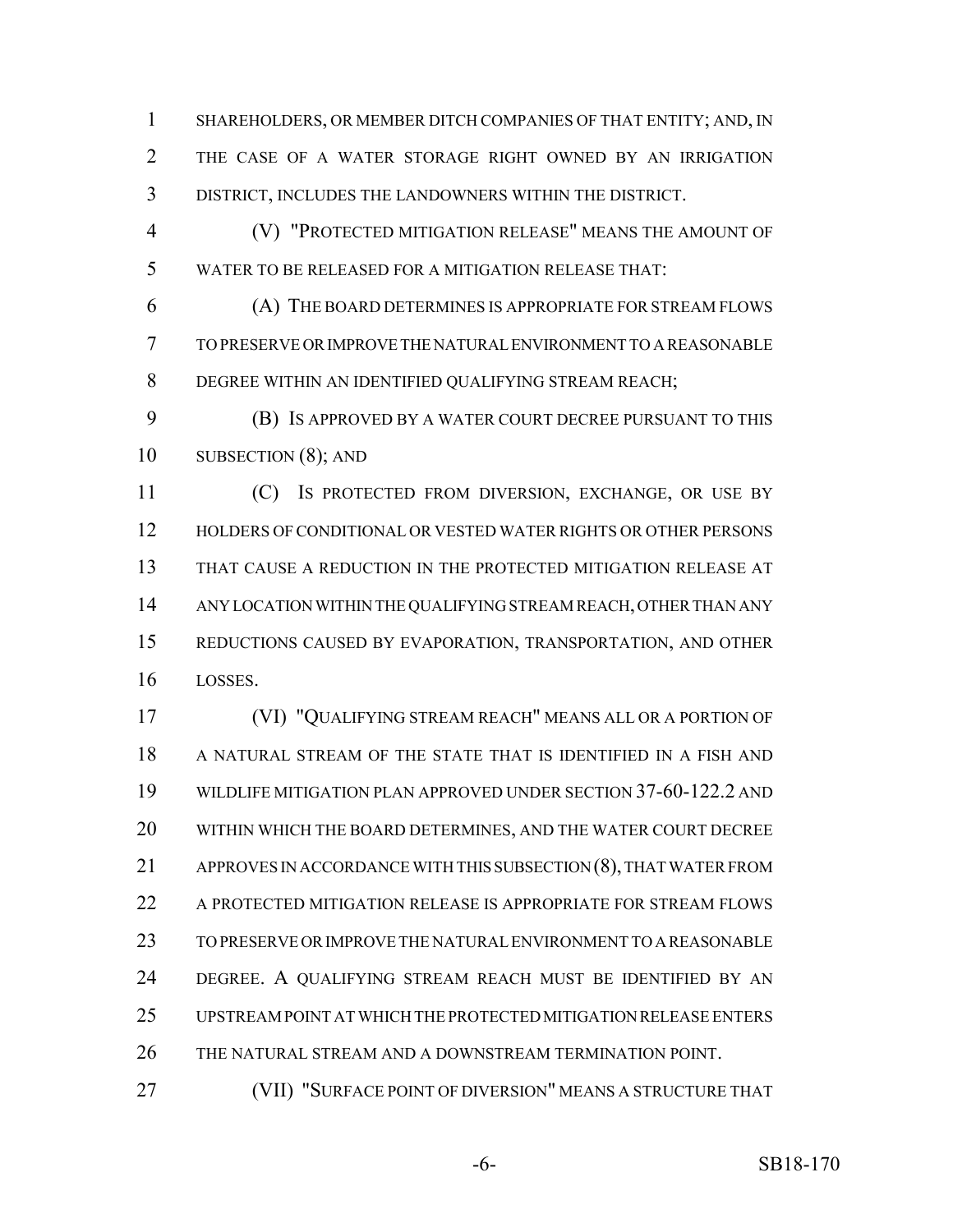DIVERTS SURFACE WATER ONLY. "SURFACE POINT OF DIVERSION" DOES NOT INCLUDE:

 (A) A STRUCTURE THAT DIVERTS GROUNDWATER, WHETHER THROUGH A WELL, INFILTRATION GALLERY, OR OTHER TYPE OF GROUNDWATER DIVERSION STRUCTURE; OR

 (B) DELIVERY INTO A FACILITY USED TO RECHARGE AN ALLUVIAL AQUIFER.

8 (c) (I) AN OWNER MAY, IN ACCORDANCE WITH AND AFTER COMPLYING WITH THE REQUIREMENTS OF THIS SUBSECTION (8), MAKE A PROTECTED MITIGATION RELEASE.

 (II) HOLDERS OF CONDITIONAL OR VESTED WATER RIGHTS OR OTHER PERSONS SHALL NOT DIVERT, EXCHANGE UPON, OR USE A PROTECTED MITIGATION RELEASE WITHIN THE QUALIFYING STREAM REACH UNLESS THE DIVERSION, EXCHANGE, OR USE IS FULLY AUGMENTED SO THAT THERE IS NO REDUCTION IN THE PROTECTED MITIGATION RELEASE AT 16 ANY LOCATION WITHIN THE QUALIFYING STREAM REACH, OTHER THAN REDUCTIONS CAUSED BY EVAPORATION, TRANSPORTATION, AND OTHER LOSSES.

 (III) THE STATE ENGINEER SHALL ADMINISTER PROTECTED 20 MITIGATION RELEASES MADE IN ACCORDANCE WITH THIS SUBSECTION (8) 21 AND THE TERMS AND CONDITIONS OF DECREES APPROVING PROTECTED 22 MITIGATION RELEASES.

 (IV) (A) EXCEPT FOR REDUCTIONS CAUSED BY EVAPORATION, TRANSPORTATION, AND OTHER LOSSES, AND SUBJECT TO SUBSECTIONS (8)(c)(IV)(B) AND (8)(c)(IV)(C) OF THIS SECTION, AN OWNER SHALL: REDIVERT ALL PROTECTED MITIGATION RELEASES AT OR BELOW THE 27 DOWNSTREAM TERMINATION POINT OF THE QUALIFYING STREAM REACH,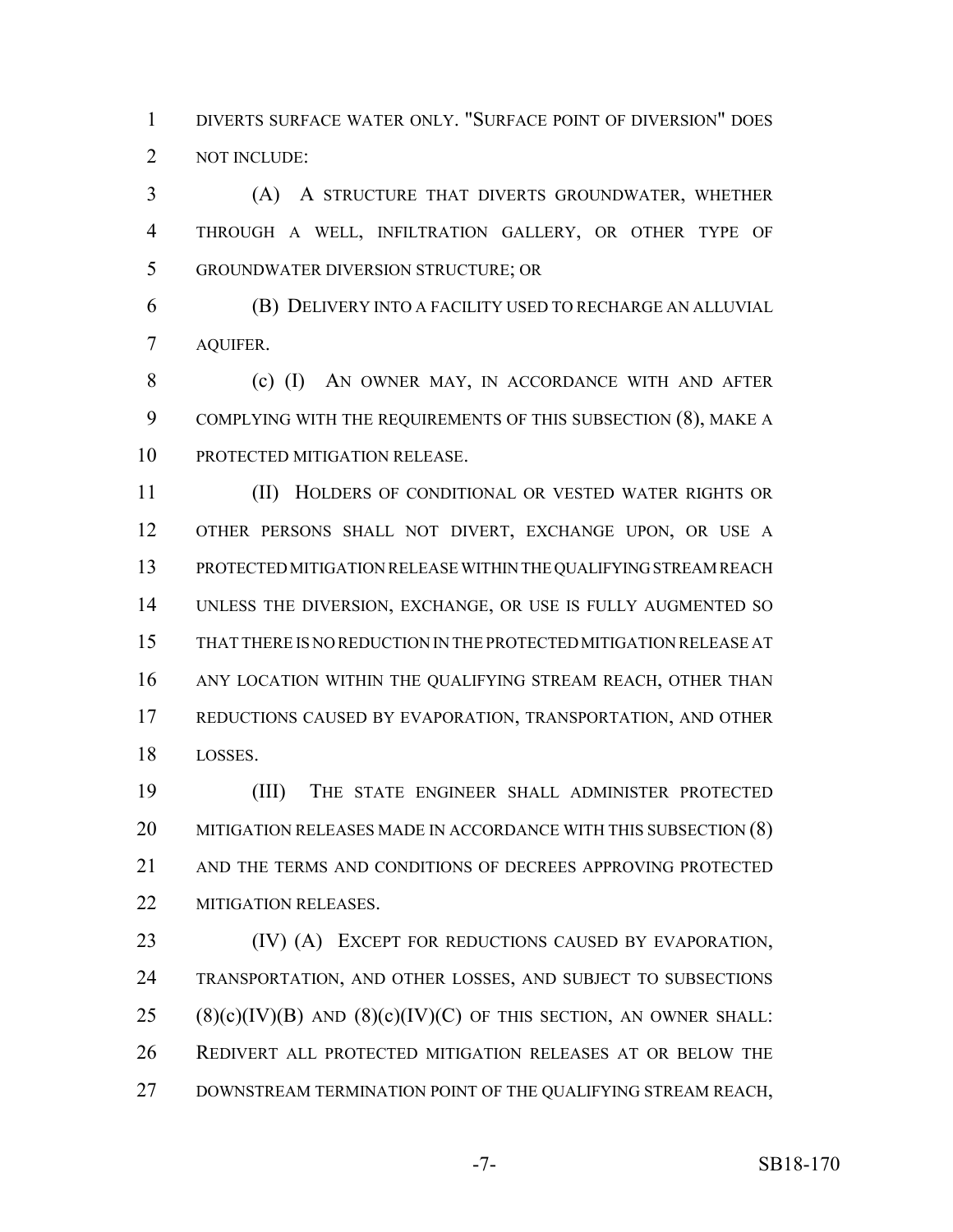EITHER DIRECTLY AT A SURFACE POINT OF DIVERSION OR BY A DECREED IN-PRIORITY EXCHANGE TO AN EXCHANGE-TO POINT IDENTIFIED IN THE DECREED IN-PRIORITY EXCHANGE THAT IS OUTSIDE OF THE QUALIFYING STREAM REACH; AND APPLY THE WATER TO THE DECREED BENEFICIAL USES OF THE WATER STORAGE RIGHT THAT PROVIDES THE WATER FOR THE PROTECTED MITIGATION RELEASE.

7 (B) EXCEPT AS PROVIDED IN SUBSECTION  $(8)(c)(IV)(C)$  OF THIS SECTION, AN OWNER MAY REDIVERT WATER ASSOCIATED WITH PROTECTED 9 MITIGATION RELEASES IN ACCORDANCE WITH SUBSECTION  $(8)(c)(IV)(A)$  OF THIS SECTION BY EXCHANGE INTO STORAGE, WHICH EXCHANGE SHALL BE ADMINISTERED WITH A PRIORITY DATE NO EARLIER THAN THE DATE OF APPROVAL OF THE FISH AND WILDLIFE MITIGATION AND ENHANCEMENT PLAN PURSUANT TO SECTION 37-60-122.2, AND SUBSEQUENTLY APPLY THE WATER TO THE DECREED BENEFICIAL USES OF THE WATER STORAGE RIGHT THAT PROVIDES THE WATER FOR THE PROTECTED MITIGATION RELEASE.

**(C) AN OWNER SHALL NOT REDIVERT WATER ASSOCIATED WITH**  PROTECTED MITIGATION RELEASES BY EXCHANGE THROUGH ALL OR A PORTION OF THE QUALIFYING STREAM REACH OR TO THE RESERVOIR OF ORIGIN.

**(V) WATER PRESENT IN THE QUALIFYING STREAM REACH, OTHER**  THAN THE PROTECTED MITIGATION RELEASES, REMAINS AVAILABLE TO OTHER WATER USERS FOR BENEFICIAL USES AND MAY BE DIVERTED AND BENEFICIALLY USED BY OTHER WATER USERS IN ACCORDANCE WITH THE 24 PRIORITY SYSTEM AND ANY RELEVANT DECREE.

25 (VI) THE PROCEDURES SET FORTH IN THIS SUBSECTION (8) APPLY ONLY TO THE ADJUDICATION OF PROPOSED PROTECTED MITIGATION RELEASES FROM NEW RESERVOIR CAPACITY AND DO NOT ALTER THE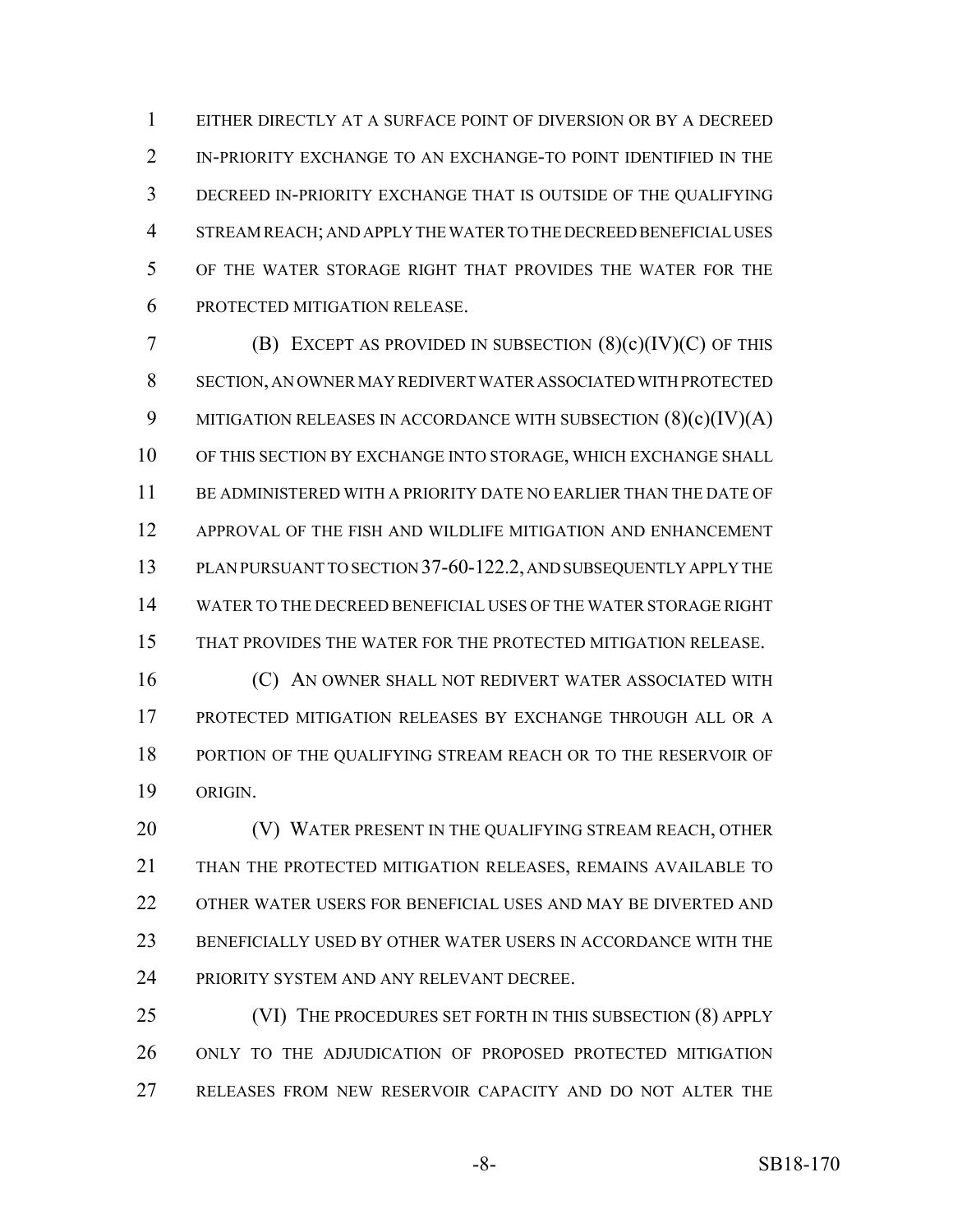PROCEDURES OR LEGAL STANDARDS APPLICABLE TO ANY OTHER TYPE OF WATER COURT APPLICATION.

 (VII) AN APPLICATION FOR APPROVAL OF A PROPOSED PROTECTED 4 MITIGATION RELEASE FILED IN ACCORDANCE WITH THIS SUBSECTION (8) MUST NOT INCLUDE, AND SHALL NOT BE CONSOLIDATED OR JOINED WITH, ANY OTHER WATER COURT APPLICATION.

 (d) AN OWNER THAT INTENDS TO MAKE PROTECTED MITIGATION RELEASES IN ACCORDANCE WITH THIS SUBSECTION (8) SHALL, BEFORE ANY SUCH RELEASES MAY BE ADMINISTERED AS PROTECTED MITIGATION RELEASES:

 (I) DEDICATE THE PROPOSED PROTECTED MITIGATION RELEASES TO THE BOARD BY GRANT, DONATION, OR OTHER CONTRACTUAL AGREEMENT 13 IN ACCORDANCE WITH SUBSECTIONS (3) AND (8)(e) OF THIS SECTION;

 (II) AGREE TO MAKE THE PROPOSED PROTECTED MITIGATION RELEASES AVAILABLE TO THE BOARD WITHIN THE QUALIFYING STREAM REACH;

 (III) WITH THE BOARD AS A CO-APPLICANT, FILE AN APPLICATION IN WATER COURT IN THE WATER DIVISION IN WHICH THE NEW RESERVOIR CAPACITY IS LOCATED, SEEKING APPROVAL OF THE PROPOSED PROTECTED MITIGATION RELEASES, BY THE LAST DAY OF THE TWELFTH MONTH FOLLOWING THE MONTH IN WHICH THE NEW RESERVOIR CAPACITY IS CERTIFIED FOR STORAGE BY THE STATE ENGINEER; EXCEPT THAT AN APPLICATION MUST NOT INCLUDE ANY OTHER CLAIM FOR RELIEF; AND

24 (IV) OBTAIN A FINAL WATER COURT DECREE APPROVING THE PROTECTED MITIGATION RELEASES.

 (e) (I) EXCEPT AS OTHERWISE PROVIDED IN THIS SUBSECTION 27  $(8)(e)$ , A DEDICATION TO THE BOARD PURSUANT TO SUBSECTION  $(8)(d)(I)$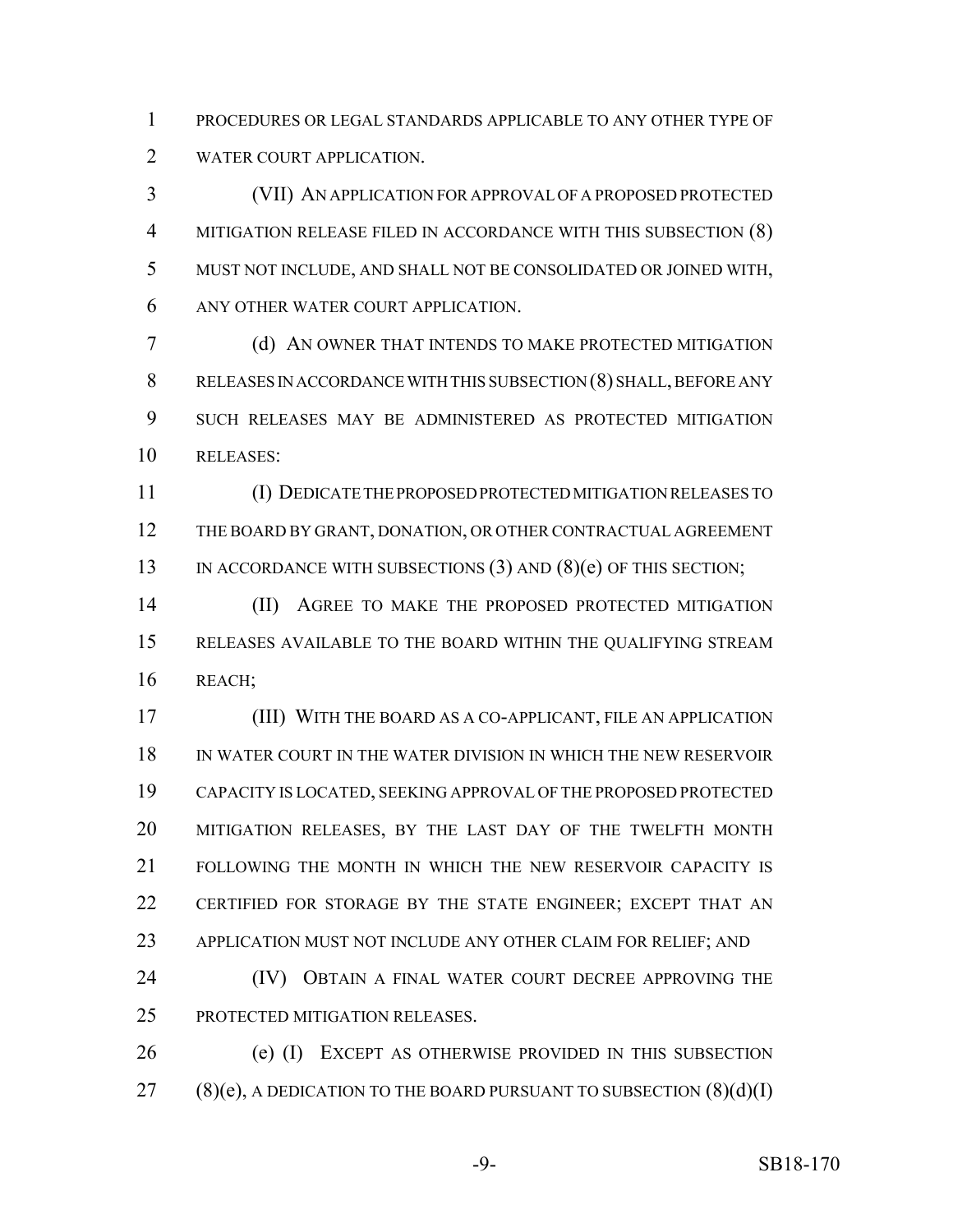OF THIS SECTION OF AN INTEREST IN WATER YIELDED FROM A WATER STORAGE RIGHT THAT WILL BE STORED IN NEW RESERVOIR CAPACITY IS SUBJECT TO SUBSECTION (3) OF THIS SECTION FOR THE DEDICATION OF AN INTEREST IN WATER TO THE BOARD, INCLUDING THE REQUIREMENT IN SUBSECTION (3) OF THIS SECTION THAT THE BOARD MAKE A DETERMINATION THAT THE PROPOSED PROTECTED MITIGATION RELEASES ARE APPROPRIATE FOR STREAM FLOWS TO PRESERVE OR IMPROVE THE NATURAL ENVIRONMENT TO A REASONABLE DEGREE WITHIN THE QUALIFYING STREAM REACH.

 (II) THE BOARD'S CONTRACTUAL INTEREST IN WATER ACQUIRED IN ACCORDANCE WITH THIS SUBSECTION (8) MAY BE YIELDED FROM A WATER RIGHT THAT IS EITHER ABSOLUTE OR CONDITIONAL AT THE TIME OF ACQUISITION.

 (III) TO OBTAIN A DECREED RIGHT TO USE PROPOSED PROTECTED MITIGATION RELEASES FOR INSTREAM FLOW PURPOSES, THE OWNER AND THE BOARD NEED NOT FILE AN APPLICATION WITH THE WATER COURT TO CHANGE THE WATER STORAGE RIGHT FROM WHICH THE PROPOSED PROTECTED MITIGATION RELEASES ARE TO BE MADE.

 (IV) THE BOARD NEED NOT HOLD A DECREED APPROPRIATION FOR INSTREAM FLOWS WITHIN THE QUALIFYING STREAM REACH AS A PREREQUISITE FOR AN OWNER TO DEDICATE PROPOSED PROTECTED MITIGATION RELEASES TO THE BOARD IN ACCORDANCE WITH THIS 23 SUBSECTION (8).

24 (f) (I) TO SATISFY THE REQUIREMENTS OF SUBSECTIONS (8)(d)(III) AND  $(8)(d)(IV)$  OF THIS SECTION, THE BOARD AND THE OWNER MUST FILE A WATER COURT APPLICATION AS CO-APPLICANTS PURSUANT TO 27 SUBSECTION (8)(d)(III). THE WATER COURT SHALL ENTER A DECREE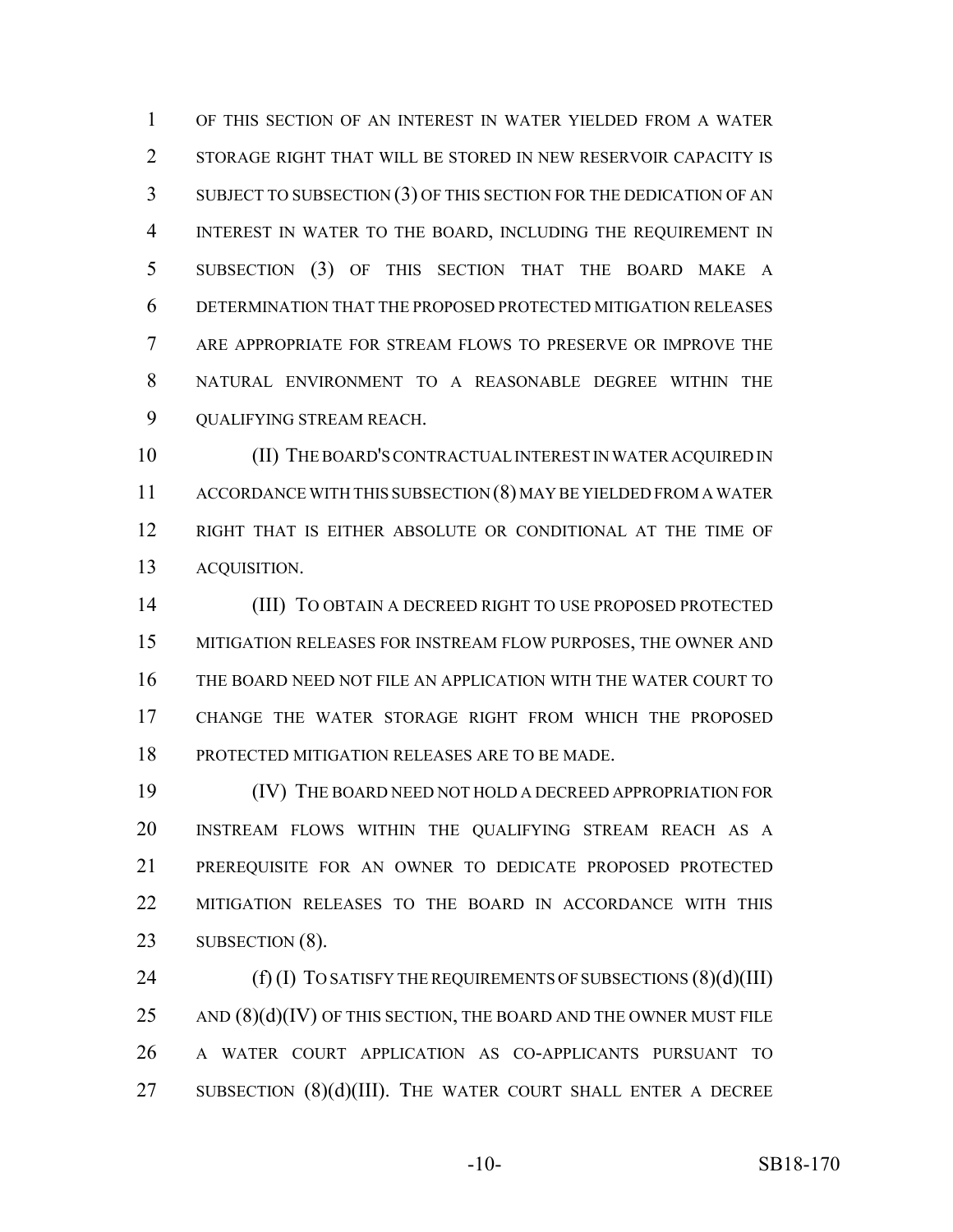APPROVING THE PROPOSED PROTECTED MITIGATION RELEASES IF:

 (A) THE BOARD DEMONSTRATES THAT IT HAS DULY DETERMINED IN ACCORDANCE WITH THIS SUBSECTION (8) AND WITH SUBSECTION (3) OF THIS SECTION THAT THE PROPOSED PROTECTED MITIGATION RELEASES ARE APPROPRIATE FOR STREAM FLOWS TO PRESERVE OR IMPROVE THE NATURAL ENVIRONMENT TO A REASONABLE DEGREE WITHIN THE QUALIFYING STREAM REACH. IF A PARTY CHALLENGES THE BOARD'S DETERMINATION IN THE WATER COURT PROCEEDING, THE BOARD SHALL ASSEMBLE AND SUBMIT TO THE COURT THE COMPLETE ADMINISTRATIVE RECORD UPON WHICH THE BOARD MADE THE DETERMINATION. THE COURT SHALL BASE ITS REVIEW OF THE BOARD'S DETERMINATION ON THE ADMINISTRATIVE 12 RECORD, USING THE CRITERIA SET FORTH IN SECTION 24-4-106(6) AND (7).

 (B) THE OWNER PROVES THAT THE PROPOSED PROTECTED MITIGATION RELEASES: WILL NOT CAUSE AN EXPANSION OF USE BEYOND THE LIMITS OF USE OF THE DECREED WATER STORAGE RIGHT FROM WHICH THE MITIGATION RELEASES ARE TO BE MADE; WILL NOT CAUSE INJURY TO VESTED WATER RIGHTS, DECREED CONDITIONAL WATER RIGHTS, SUBSEQUENTLY ADJUDICATED WATER RIGHTS THAT ARE THE SUBJECT OF A PENDING WATER COURT APPLICATION FILED BEFORE THE EFFECTIVE DATE OF THIS SUBSECTION (8), OR OTHER WATER USERS' USES OR EXCHANGES OF WATER BEING MADE PURSUANT TO APPROPRIATION OR PRACTICES IN EXISTENCE ON THE DATE OF THE FILING OF THE APPLICATION FOR APPROVAL OF THE PROPOSED PROTECTED MITIGATION RELEASES; ARE ADMINISTRABLE BY THE DIVISION ENGINEER; AND HAVE BEEN DEDICATED TO AND APPROVED BY THE BOARD IN COMPLIANCE WITH THE REQUIREMENTS AND PROCEDURES OF SUBSECTION (8)(e) OF THIS SECTION. (II) FOR PURPOSES OF DETERMINING INJURY PURSUANT TO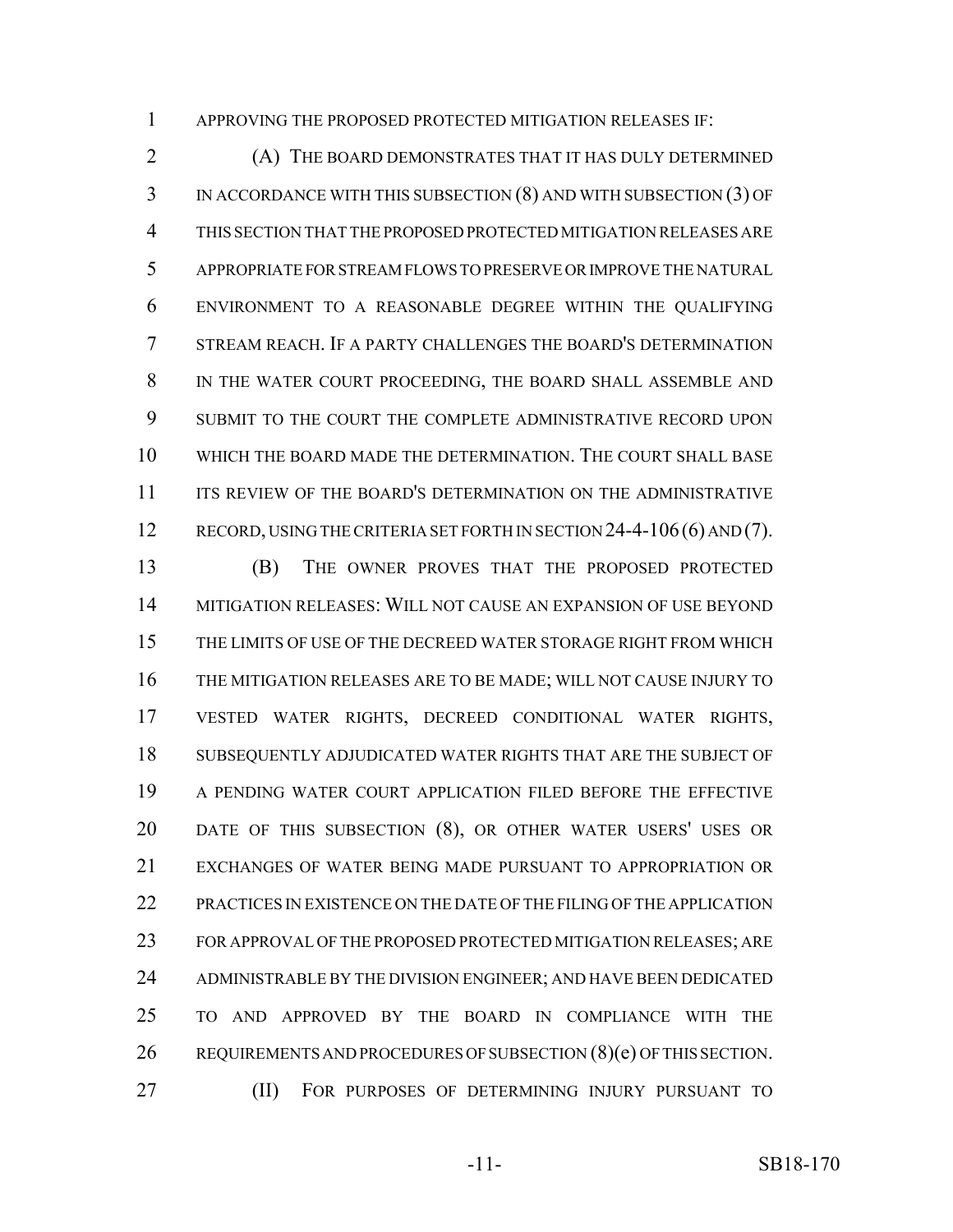1 SUBSECTION  $(8)(f)(I)(B)$  OF THIS SECTION, THE INABILITY OF OTHER WATER USERS TO DIVERT, EXCHANGE UPON, OR USE THE PROPOSED PROTECTED MITIGATION RELEASES WITHIN THE QUALIFYING STREAM REACH SHALL NOT BE CONSIDERED INJURY.

 (III) THE WATER COURT SHALL NOT REQUANTIFY THE WATER STORAGE RIGHT FROM WHICH THE PROTECTED MITIGATION RELEASES ARE PROPOSED TO BE MADE.

8 (IV) A DECREE APPROVING A PROTECTED MITIGATION RELEASE MUST CONTAIN THE TERMS AND CONDITIONS NECESSARY TO PREVENT INJURY TO OTHER WATER RIGHTS, PREVENT THE EXPANSION OF USE OF THE DECREED WATER STORAGE RIGHT FROM WHICH THE PROTECTED 12 MITIGATION RELEASE IS TO BE MADE, AND ENSURE THAT THE PROTECTED MITIGATION RELEASES ARE ADMINISTRABLE BY THE DIVISION ENGINEER, INCLUDING, IF NECESSARY, TO PREVENT INJURY OR EXPANSION OF USE OF THE DECREED WATER STORAGE RIGHT FROM WHICH THE PROTECTED MITIGATION RELEASE IS TO BE MADE, TERMS REJECTING OR DECREASING THE PROPOSED FLOW RATE OF THE PROTECTED MITIGATION RELEASES OR THE QUALIFYING STREAM REACH. ALL SUCH DECREES MUST ALSO SPECIFICALLY IDENTIFY THE TIMING AND RATE OF THE PROTECTED MITIGATION RELEASES, THE QUALIFYING STREAM REACH, AND THE FLOW RATE THAT IS APPROPRIATE TO PRESERVE OR IMPROVE THE NATURAL ENVIRONMENT TO A REASONABLE DEGREE WITHIN THE QUALIFYING STREAM REACH. FOR PROTECTED MITIGATION RELEASES THAT ARE TO BE EXCHANGED INTO STORAGE IN ACCORDANCE WITH SUBSECTION (8)(c)(IV)(B) OF THIS SECTION, THE DECREE MUST SPECIFY THAT THE EXCHANGE TO STORAGE BE ADMINISTERED WITH A PRIORITY DATE THAT IS NO EARLIER THAN THE DATE OF THE APPROVAL OF THE FISH AND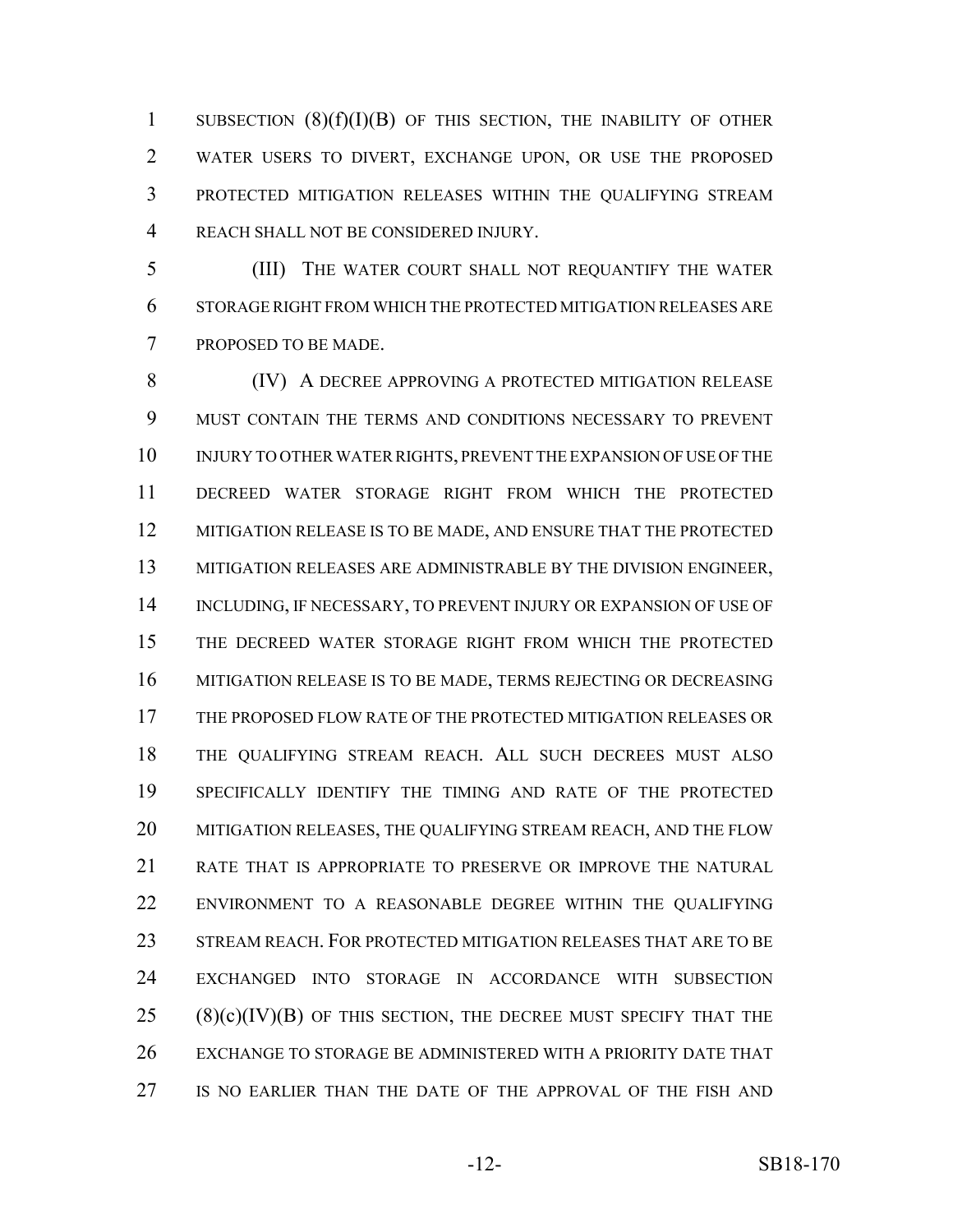WILDLIFE MITIGATION AND ENHANCEMENT PLAN PURSUANT TO SECTION 37-60-122.2.

 (V) AN OWNER SHALL ERECT, MAINTAIN, AND REPAIR SUITABLE AND PROPER MEASURING DEVICES AS REQUIRED BY SECTION 37-84-113 AND BY THE DECREE APPROVING THE PROTECTED MITIGATION RELEASES AND AS ORDERED BY THE STATE OR DIVISION ENGINEER. ADDITIONALLY, THE OWNER SHALL MAINTAIN RECORDS OF THE QUANTITY AND RATE OF RELEASE OF THE PROTECTED MITIGATION RELEASES AND THE QUANTITY AND RATE OF DIVERSION OF THE PROTECTED MITIGATION RELEASES THAT ARE REDIVERTED FOR SUBSEQUENT APPLICATION TO BENEFICIAL USE.

 (g) IF OPERATION OF A PROTECTED MITIGATION RELEASE UNDER THIS SUBSECTION (8) REQUIRES THE MAKING OF PHYSICAL MODIFICATIONS TO AN EXISTING WATER DIVERSION STRUCTURE WITHIN THE QUALIFYING STREAM REACH TO ALLOW THE PROTECTED MITIGATION RELEASE TO BYPASS THE EXISTING WATER DIVERSION STRUCTURE, THE OWNER OF THE WATER STORAGE RIGHT USED TO MAKE THE PROTECTED MITIGATION RELEASE SHALL BEAR ALL REASONABLE CONSTRUCTION COSTS ASSOCIATED WITH THE PHYSICAL MODIFICATIONS AND ALL REASONABLE OPERATIONAL AND MAINTENANCE COSTS INCURRED BY THE OWNER OF THE EXISTING WATER DIVERSION STRUCTURE THAT WOULD NOT HAVE BEEN INCURRED IN THE ABSENCE OF THE PHYSICAL MODIFICATIONS TO THE STRUCTURE.

 (h) A DETERMINATION UNDER SECTION 37-60-122.2 THAT RELEASES OF WATER FROM NEW RESERVOIR CAPACITY WILL HELP TO REASONABLY AVOID, MINIMIZE, OR MITIGATE THE IMPACTS OF THE NEW RESERVOIR CAPACITY ON FISH AND WILDLIFE RESOURCES WITHIN THE 27 OUALIFYING STREAM REACH IS EVIDENCE OF THE APPROPRIATENESS OF A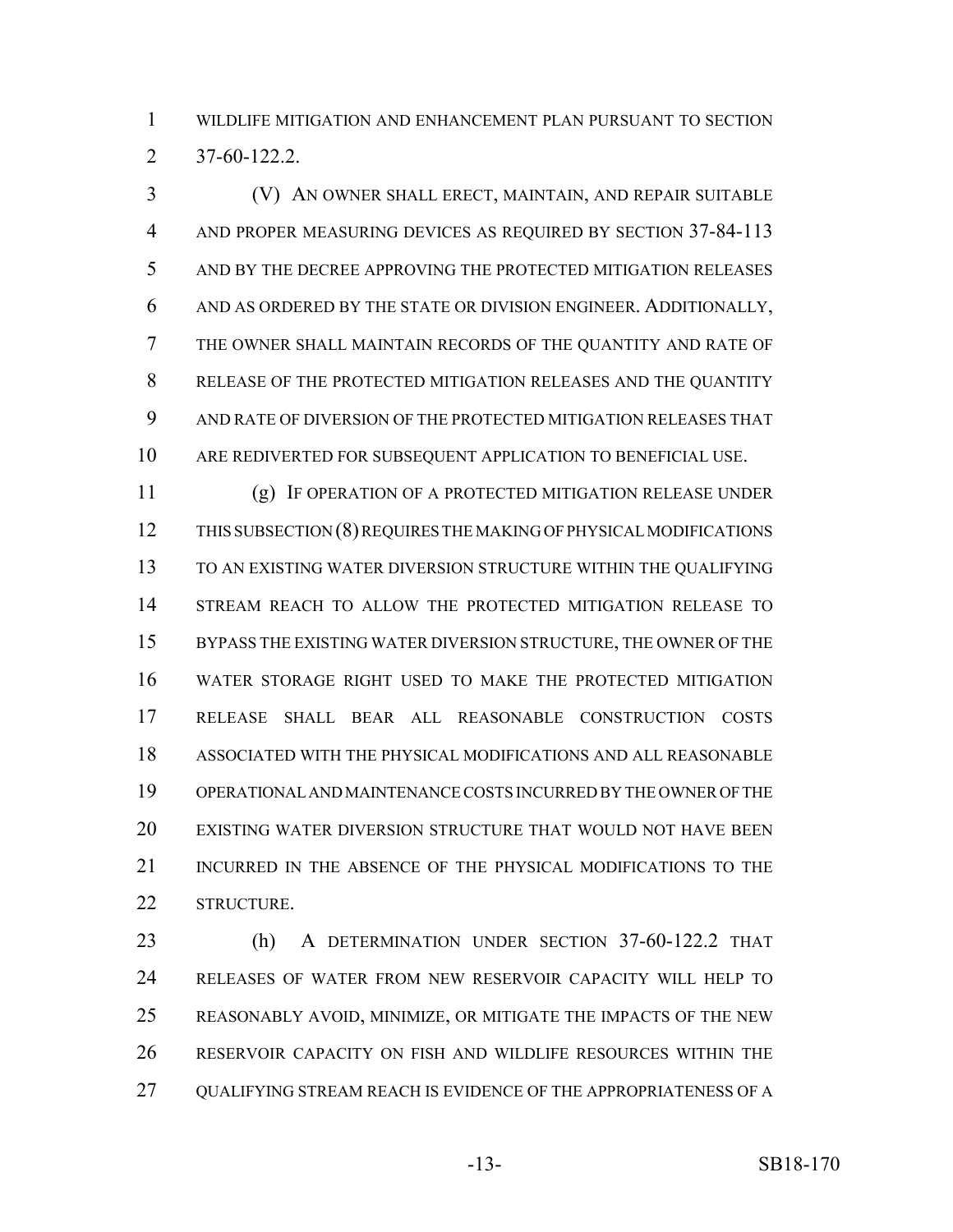PROTECTED MITIGATION RELEASE WITHIN THE QUALIFYING STREAM REACH.

 (i) A MITIGATION RELEASE SHALL NOT BE PROTECTED OR ADMINISTERED AS A PROTECTED MITIGATION RELEASE:

 (I) WHEN THE AMOUNT OF THE EXISTING FLOW IN THE QUALIFYING STREAM REACH IS SUCH THAT ADDITION OF THE PROTECTED MITIGATION RELEASE WOULD EXCEED THE STREAM FLOW RATE SET FORTH IN THE DECREE TO BE APPROPRIATE TO PRESERVE OR IMPROVE THE NATURAL ENVIRONMENT TO A REASONABLE DEGREE WITHIN THE QUALIFYING STREAM REACH;

(II) WHEN THE OWNER IS NOT IN COMPLIANCE WITH:

12 (A) THE MEASURING REQUIREMENTS OF SECTION 37-84-113;

 (B) THE TERMS AND CONDITIONS IN THE DECREE APPROVING THE PROTECTED MITIGATION RELEASE REGARDING THE OPERATION, MAINTENANCE, OR REPAIR OF PROPER MEASURING DEVICES; OR

**(C)** AN ORDER BY THE STATE OR DIVISION ENGINEER REGARDING THE OPERATION, MAINTENANCE, OR REPAIR OF PROPER MEASURING DEVICES;

 (III) WHEN THE OWNER IS INCAPABLE OF REDIVERTING THE PROTECTED MITIGATION RELEASE AT OR BELOW THE DOWNSTREAM TERMINATION POINT OF THE QUALIFYING STREAM REACH FOR APPLICATION TO A DECREED BENEFICIAL USE OF THE WATER STORAGE RIGHT THAT IS TO 23 PROVIDE THE WATER FOR THE PROTECTED MITIGATION RELEASE;

**(IV)** WHEN THE RELEASED WATER IS WITHIN THE NATURAL STREAM AT A LOCATION OUTSIDE OF THE QUALIFYING STREAM REACH, INCLUDING WHEN THE RELEASED WATER IS BETWEEN THE DOWNSTREAM TERMINATION POINT OF THE QUALIFYING STREAM REACH AND THE POINT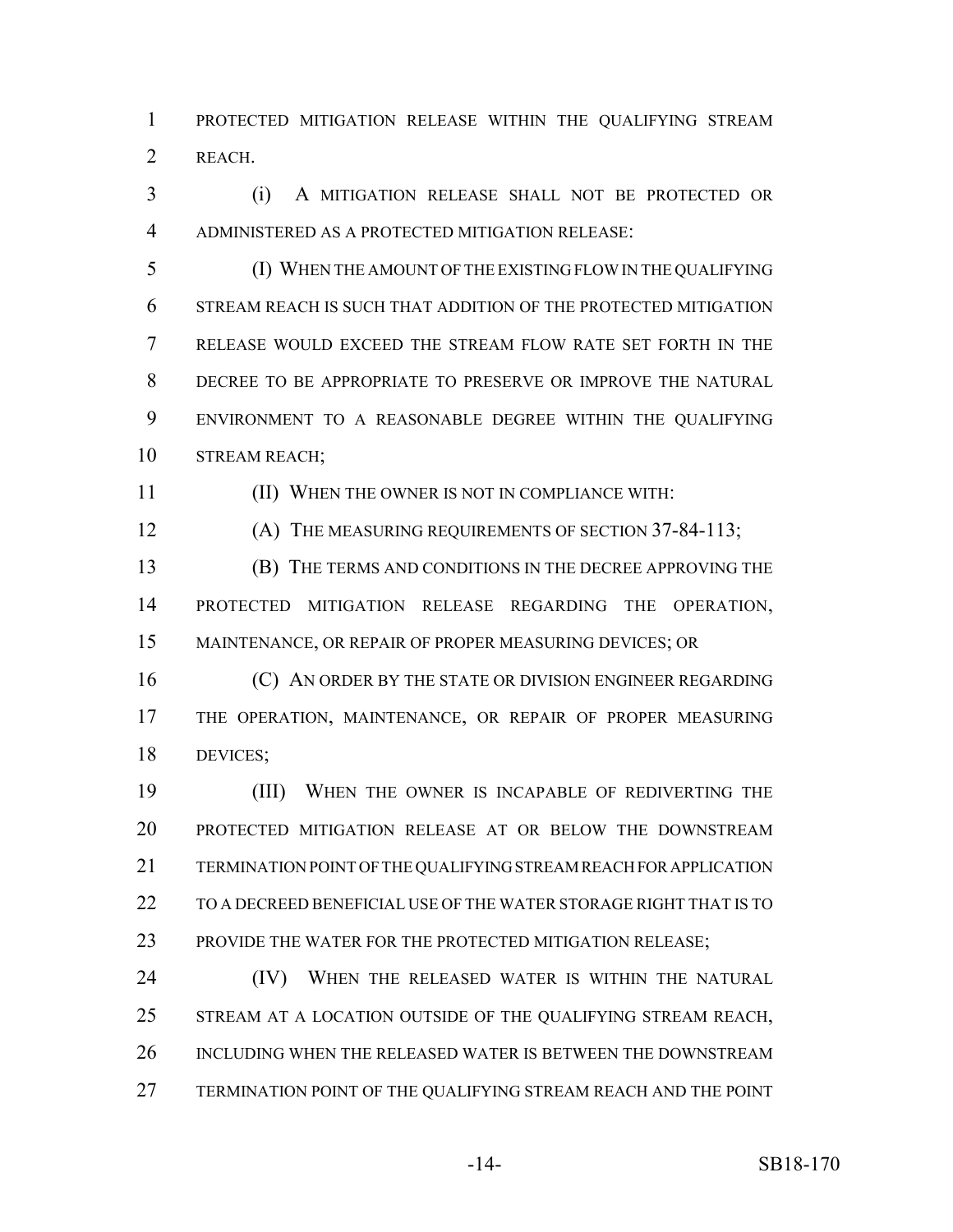#### OF REDIVERSION; OR

 (V) WHEN THE OWNER IS NOT OTHERWISE IN COMPLIANCE WITH THE TERMS OF THE DECREE APPROVING THE PROTECTED MITIGATION RELEASE.

(j) THIS SUBSECTION (8):

 (I) DOES NOT IMPAIR OR IN ANY WAY AFFECT ANY WATER COURT DECREE, ADMINISTRATIVE AUTHORIZATION, OR AGREEMENT THAT ALLOWS WATER TO BE STORED, RELEASED, AND ADMINISTERED FOR ENVIRONMENTAL, PISCATORIAL, WATER QUALITY, RECREATIONAL, MUNICIPAL, OR OTHER IN-CHANNEL PURPOSES, INCLUDING THE MAINTENANCE OF DOMINION AND CONTROL OVER THE WATER RELEASES 12 FROM A SPECIFIED RESERVOIR;

 (II) IS NOT INTENDED TO BE THE EXCLUSIVE MEANS OF AUTHORIZING WATER TO BE STORED, RELEASED, AND ADMINISTERED FOR ENVIRONMENTAL, PISCATORIAL, WATER QUALITY, RECREATIONAL, MUNICIPAL, OR OTHER IN-CHANNEL PURPOSES, INCLUDING THE MAINTENANCE OF DOMINION AND CONTROL OVER THE WATER RELEASED FROM A SPECIFIC RESERVOIR; AND

 (III) DOES NOT AUTHORIZE, RESTRICT, OR PRECLUDE FUTURE WATER RIGHTS, APPROPRIATIONS, ADMINISTRATIVE AUTHORIZATIONS, OR 21 OTHER AGREEMENTS FOR THE PURPOSES LISTED IN SUBSECTION  $(8)(j)(I)$  OF THIS SECTION.

 **SECTION 2. Act subject to petition - effective date - applicability.** (1) This act takes effect at 12:01 a.m. on the day following the expiration of the ninety-day period after final adjournment of the general assembly (August 8, 2018, if adjournment sine die is on May 9, 2018); except that, if a referendum petition is filed pursuant to section 1